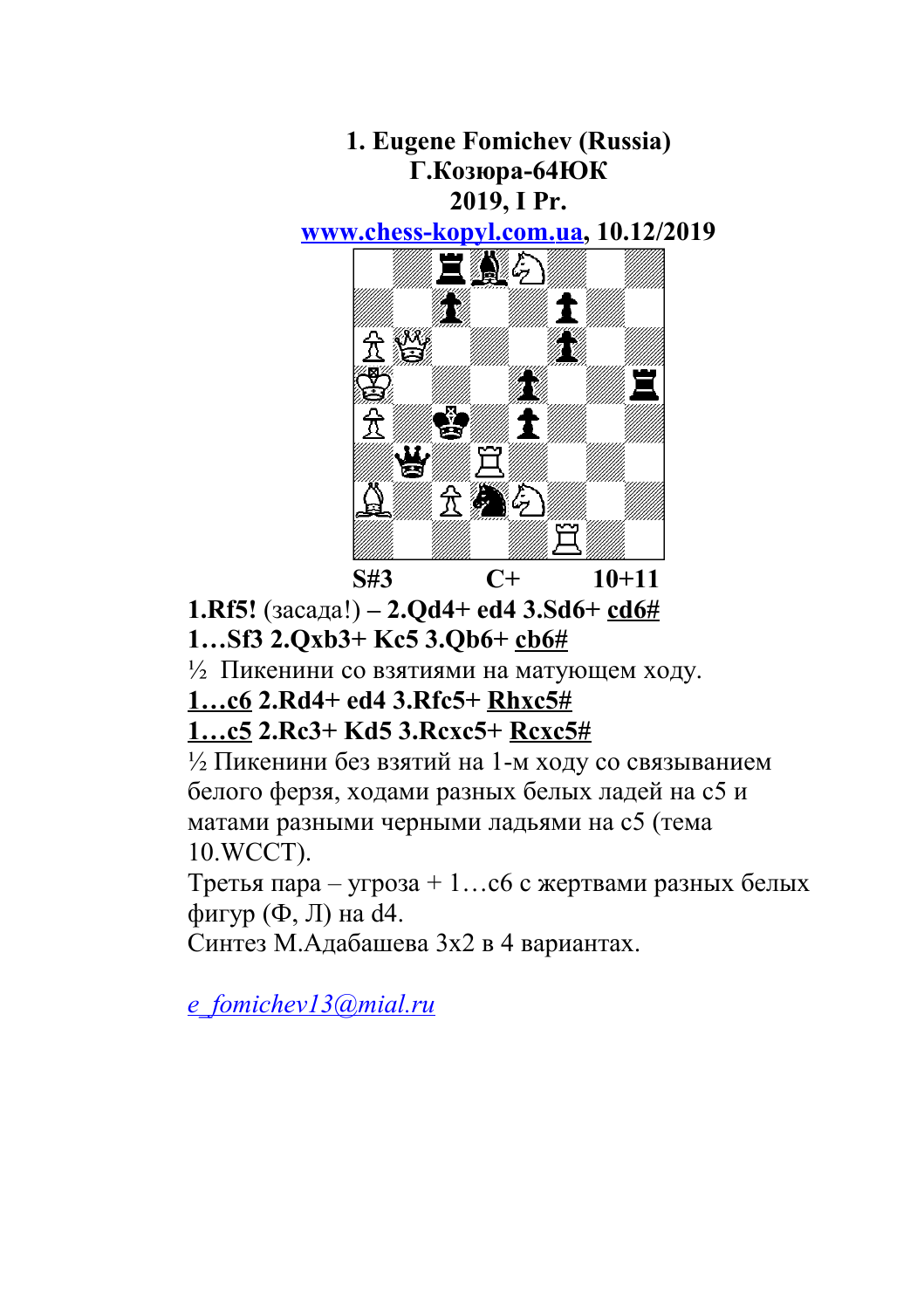

**1.Qh8!** ZZ.

**1…Bxc5 2.Qe8+ Be7 3.Sc5+ Qxc5#**

**1…c2 2.Qh1+ Rf3 3.Bd3+ Qxd3#**

Two black Bristols.

**1…Qxa4 2.Re5+! fe5 3.Sd6+ Bxd6#**

**1…Qxa2 2.Sxd2+! cd2 3.Qh1+ Rf3#**

Black battery creation with destroying of Bristol's pairs.

Also **1…Bc2 2.f3+ gf3 3.Bd3+ Bxd3#**

In the try 1.Sh2? Qxa2! we see change for 1…Bc2 2.Bf3+ gf3 3.Qd3+ Bxd3#.

Two additional bonuses. M.Adabashev's synthesis 2x2. Next version saves 1 men: - bSb1, - Pd2, + wRb1, but has passive "prop" on b1. Impressive key.

*e\_fomichev13@mail.ru*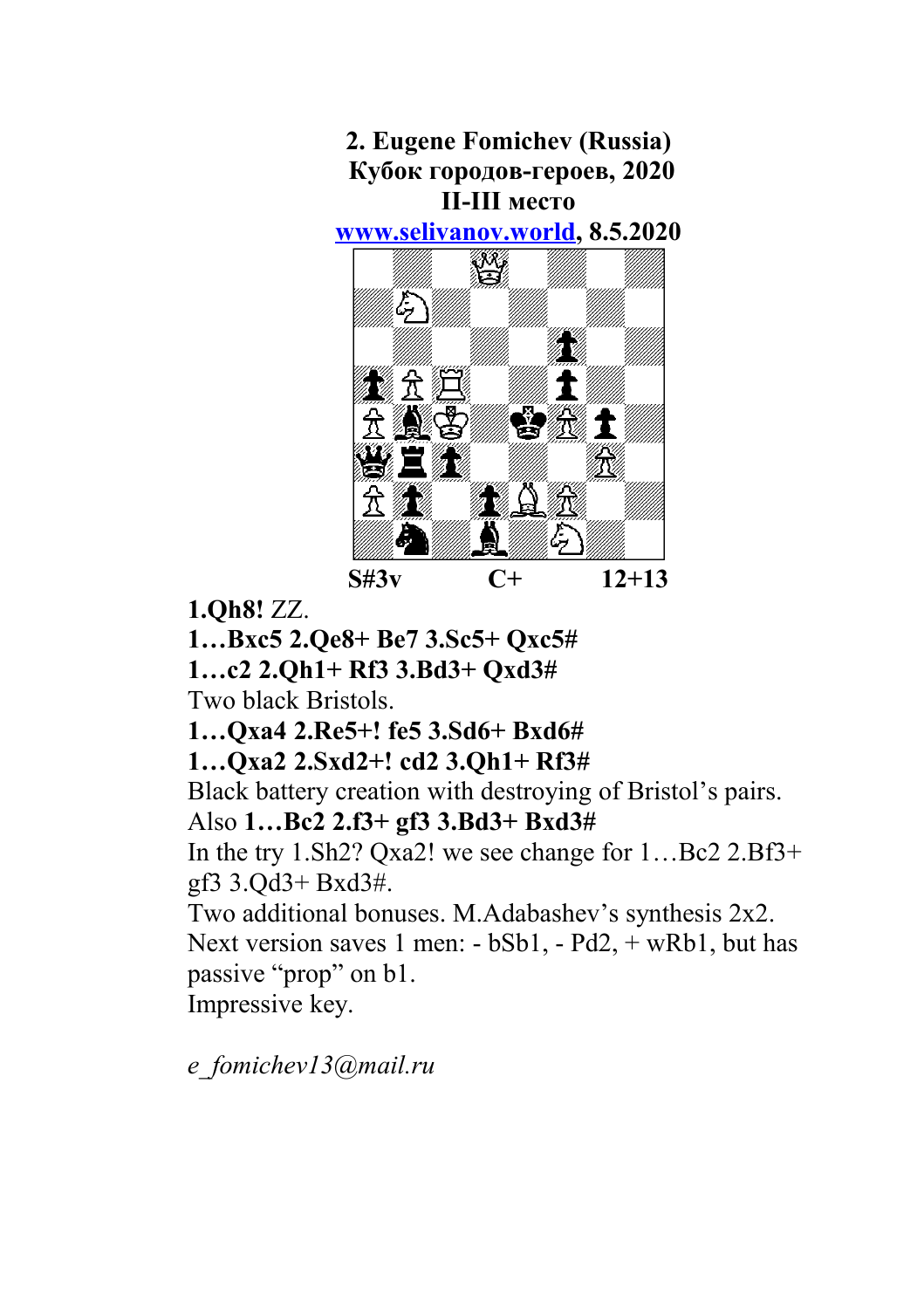

1.Rh6? – 2.Se6+ Kxd5 3.Sc7+ Qxc7 4.Bc4+ Qxc4# 1…Rxb5 2.Sh5+ Kxd5 3.Qxb5+ Qc5 4.Qc4+ Qxc4# 1…f6! **1.Bd7!! – 2.Se6+! Kxd5 3.Sc7+ Qxc7 4.c4+ Qxc4#**

**1…gh3 2.Sh5+! Kxd5 3.Sf6+ Qxf6 4.Rd4+ Qxd4#**

**1…Rс5 2.Sg6+! Kxd5 3.Se7+ Qxe7 4.e4+ Qxe4#**

**1…Rxd5+ 2.Sxd5+! Kxd5 3.Qb5+ Qc5 4.Qc4+ Qxc4#**

3-fold play by Siers battery for deflection of unpinned black Queen to mating neighboring fields c4, d4, e4. Cross checks in 4<sup>th</sup> variant. Nice check provocation key. Thematic try.

*e\_fomichev13@mail.ru*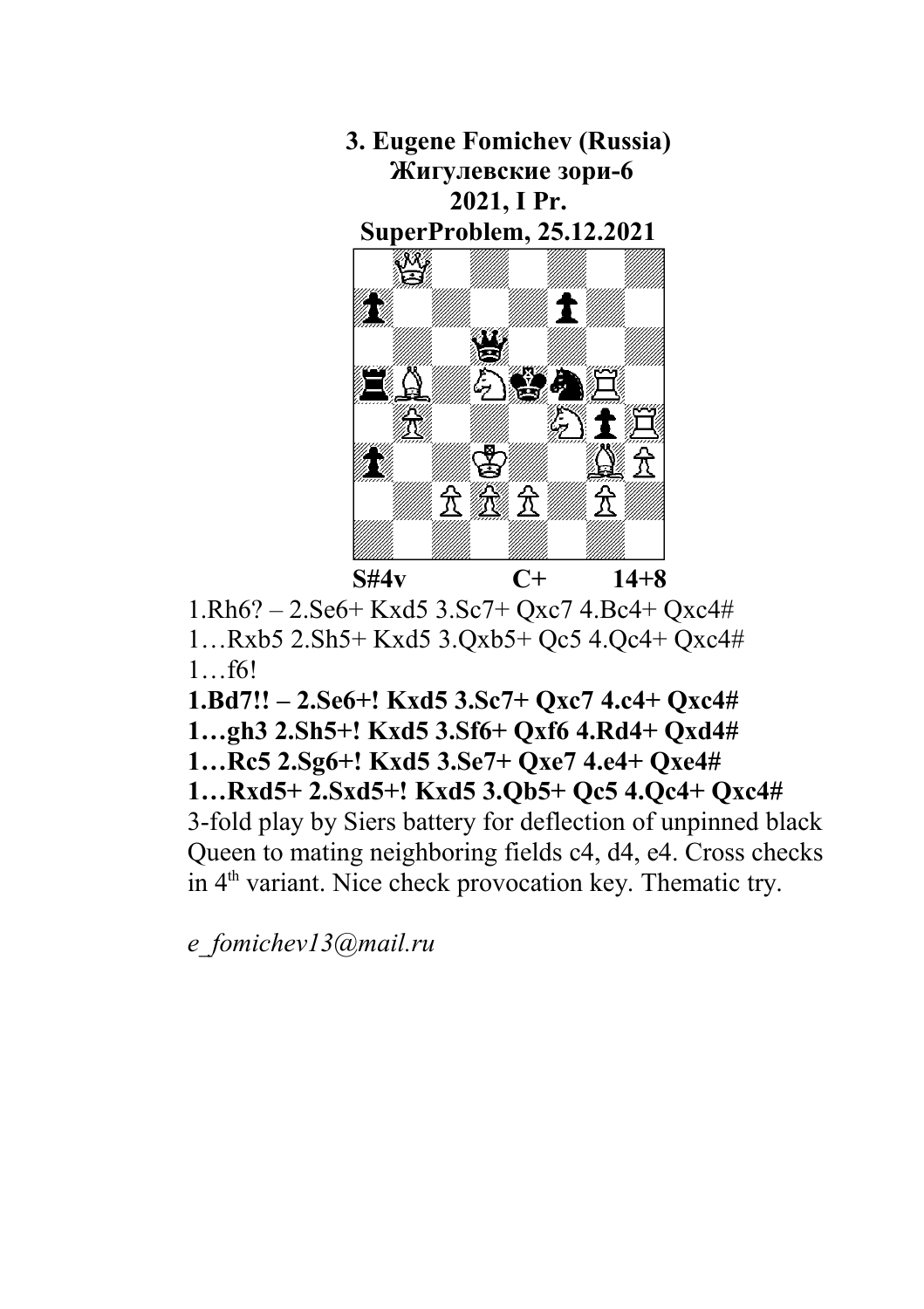

Main plan 1 by White is immure of  $b$ Bc8:  $1.b7? - 2.bcQ+$ Rxc $8\#$ , 1...Rxb7!, and White has not  $2. d7 - 3. dcQ +$ Rxc8#??, 4.Qd8.

Therefore WQ must be captured by Black. So:

**1.h7! – 2.Qe5+! Kxe5 3.h8Q+ Ke6 4.Qh6+ Ke5 5.Re7+ Be6#,**

White has not  $2.h8O$ ? (main plan  $2) - 3.0d5 + cd54.0h6 +$ Ke5 5.Re7+ Be6#, 2…d1Q! 3.Qd5+ Qxd5 4.Qh6+ Ke5 5.Re7+ Qe6!

**1…Bb2** and now **2.b7! – 3.bcQ+ Rxc8#, 2…Bxd4** (WQ captured!) **3.ed4 Rxb7** and immure **4.d7!** is sound, - **5.dcQ+ Rxc8#** (4…Ba6, b7??)

**1…cd6 2.h8Q!** (- 3.Qhe5+ de5 4.Qd7+ Bxd7#) is possible, because for **2…d1Q 3.Qxd6+ Qxd6 4.Re7+ Qxe7#,** Black has only **2…d1R (d5) 3.Qxd5+! cd5 (Rxd5) 4.Qh6+ Ke5 5.Re7+ Be6#.**

New German selfmate with 2 variants.

*e\_fomichev13@mail.ru*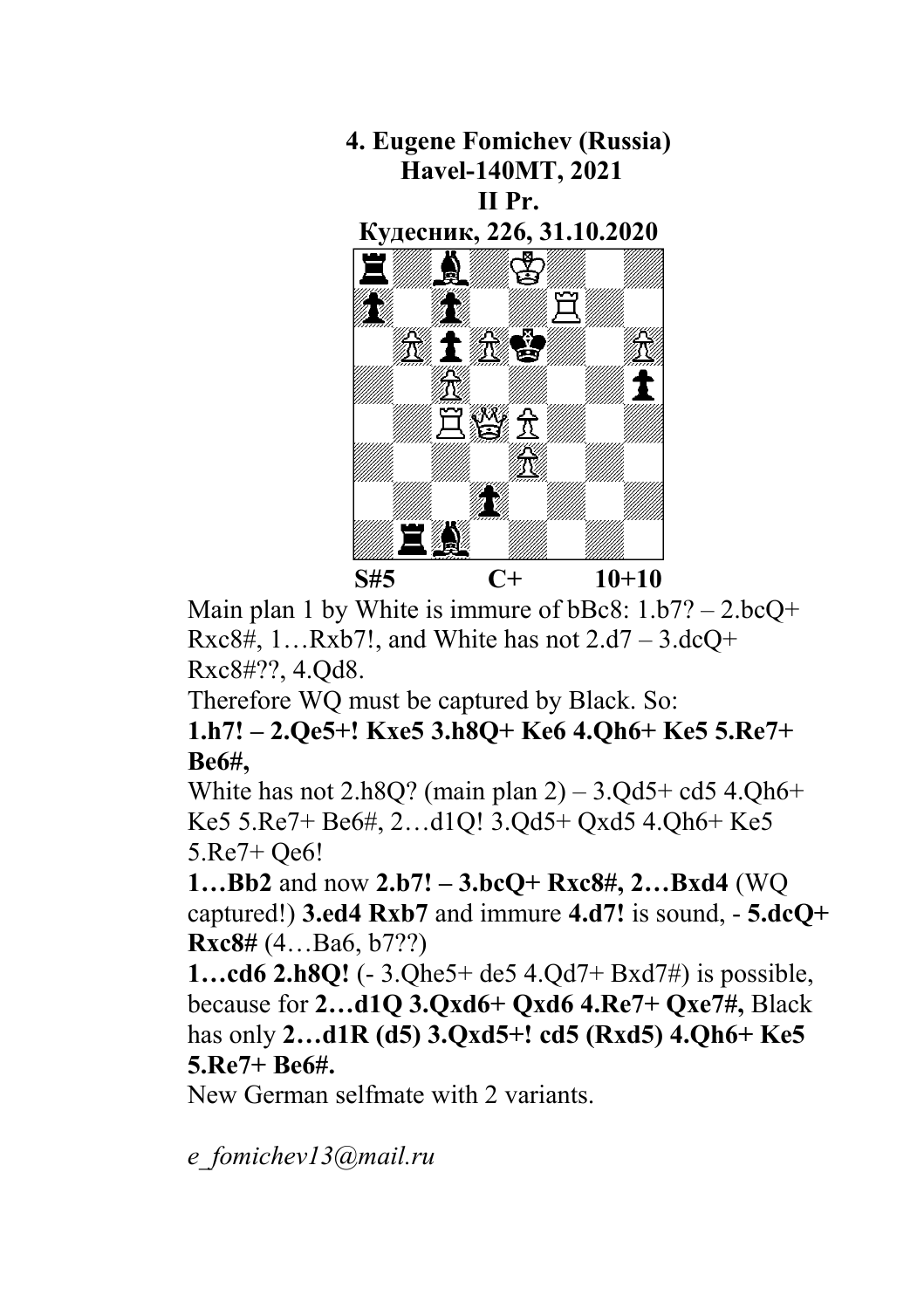## **5. Eugene Fomichev (Russia) M.Erenburg-60JT 2020, II Pr.**



## **1.Kc1!!** ZZ.

**1…ab3 2.Se4+ Kg4 3.Sxf2+ Kg3 4.Se4+ Kg4 5.Rg5+ Kxh4 6.Sd2+ Bd4 7.Qe1+ Rxe1#** model **1…c6 2.Kd1! ab3 3.Rxb3 Kg4 4.Qe2+ Kg3 5.Rf3+ Kg4 6.Rxf2+ Kg3 7.Ke1! Bxf2#** model

Идея и экономия Э.Палькоски в чешском самомате: яркая игра с образованием белых батарей и атакой одного поля f2 завершается нестандартными правильными матами. Фееричное путешествие белого короля с b2 на е1. На матующем ходу разные белые фигуры (король, ферзь) ходят на одно поле е1.

*E.V.Fomichev, P.O.Box13, Post Office, 607700-Shatki, Nizhny Novgorod region, Russia, e\_fomichev13@mail.ru*